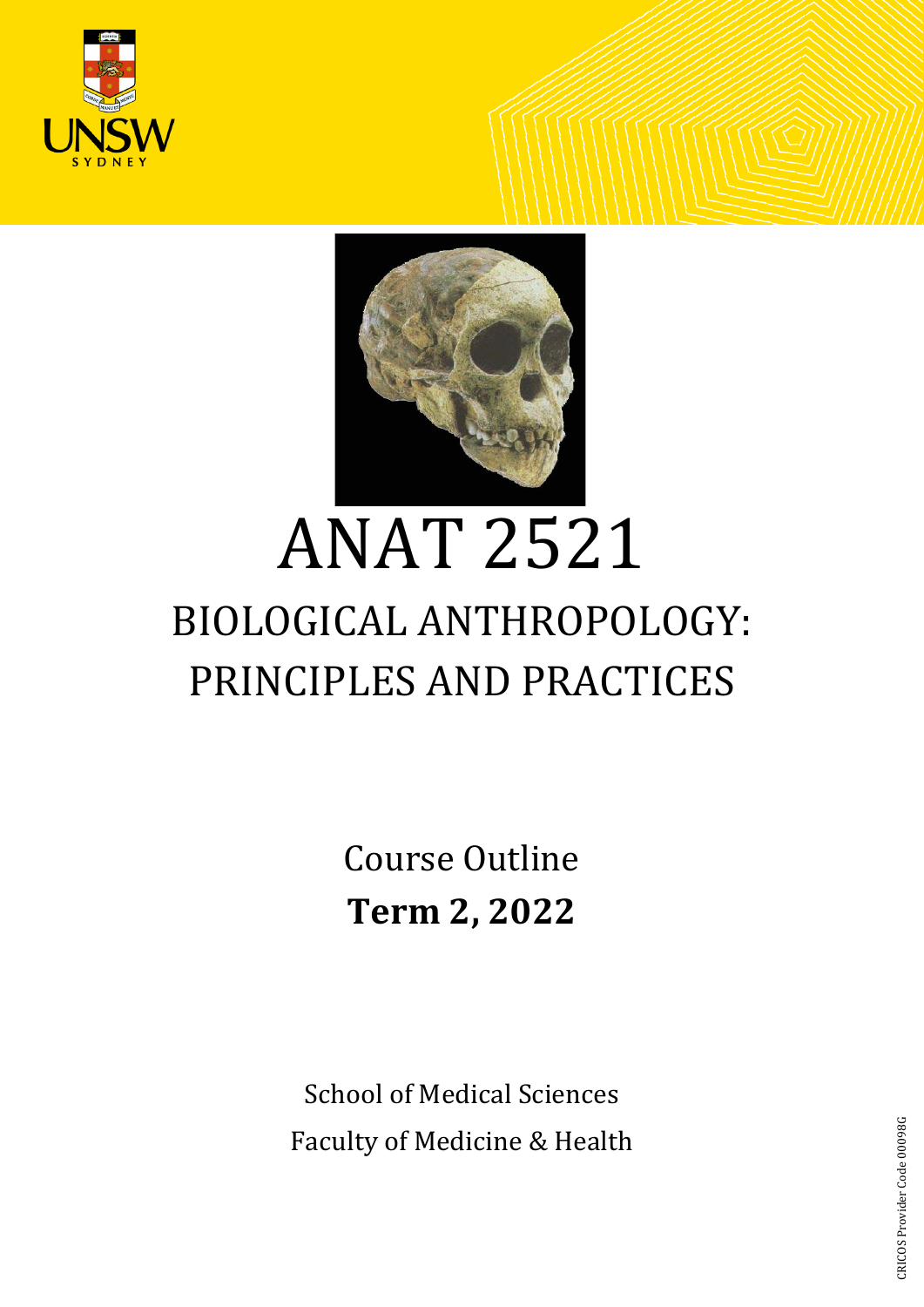# **Table of Contents**

|                                                                               | 1  |
|-------------------------------------------------------------------------------|----|
| 1. Staff                                                                      | 3  |
| 2. Course information                                                         | 3  |
| 2.1 Course summary                                                            | 3  |
| 2.2 Course aims                                                               | 3  |
| 2.3 Course learning outcomes (CLO)                                            | 3  |
| 2.4 Relationship between course and program learning outcomes and assessments | 4  |
| 3. Strategies and approaches to learning                                      | 5  |
| 3.1 Learning and teaching activities                                          | 5  |
| 3.2 Expectations of students                                                  | 5  |
| 4. Course schedule and structure                                              | 6  |
| 5. Assessment                                                                 | 8  |
| 5.1 Assessment tasks                                                          | 8  |
| 5.2 Submission of assessment tasks                                            | 8  |
| 6. Academic integrity, referencing and plagiarism                             | 9  |
| <b>Readings and resources</b><br>7.                                           | 11 |
| 8. Administrative matters                                                     | 11 |
| 8.1 General Information                                                       | 11 |
| <b>8.2 Communication</b>                                                      | 11 |
| 8.3 Grievance Resolution Officer                                              | 12 |
| <b>8.4 Student Representatives</b>                                            | 12 |
| 9. Additional support for students                                            | 12 |
| 10. Ethical behaviour and human remains                                       | 13 |
| 11. Student Risk Assessment                                                   | 14 |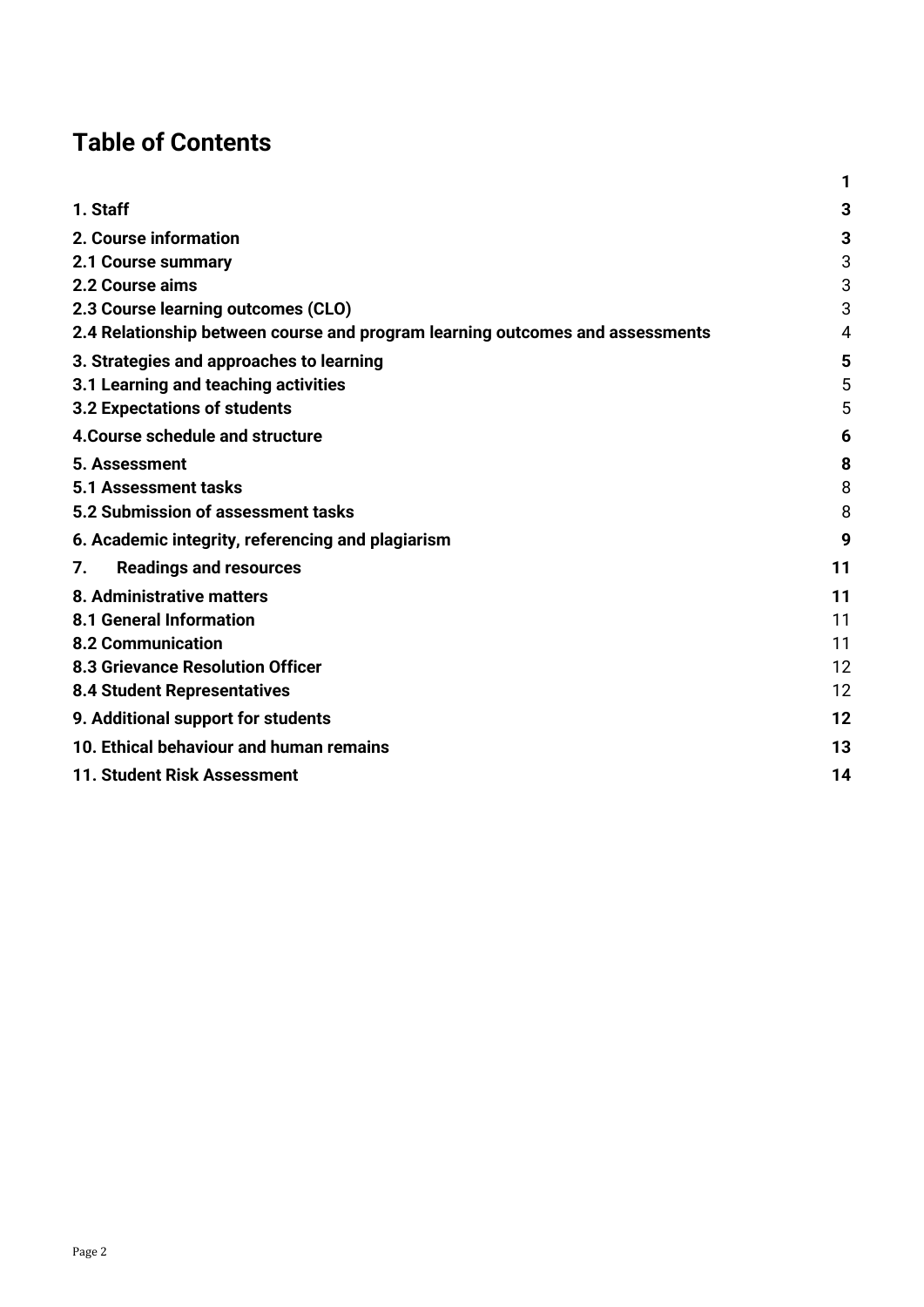# <span id="page-2-0"></span>**1**. **Staff**

| <b>Position</b>    | <b>Name</b> | <b>Email</b>                                                                         | <b>Consultation times</b><br>and locations | <b>Contact Details</b> |
|--------------------|-------------|--------------------------------------------------------------------------------------|--------------------------------------------|------------------------|
| Course<br>Convenor |             | Dr. Stanley Serafin   s.serafin@unsw.edu.au   Tuesdays 1-2pm via   Room 210, Level 2 | Teams                                      | Wallace Wurth (C27)    |

Please email from your **official UNSW student account**, include your **student number, course code**  and state the **reason for your email** clearly. Except for questions of private/personal context, all questions/queries preferably should be posted in Teams*.*

# <span id="page-2-1"></span>**2. Course information**

Units of credit: 6 Units of Credit

Pre-requisite(s): There are no prerequisites for the course because all necessary knowledge is included within the course structure. This has been done to make the course appropriate for students with diverse educational backgrounds.

Teaching times and locations are available on<http://timetable.unsw.edu.au/2022/ANAT2521.html> and on the course Moodle page.

### <span id="page-2-2"></span>**2.1 Course summary**

Have you ever wondered why humans vary in the way that we do? Or what that variation tells us about a person, a group of people, or humanity as a whole? Biological anthropology answers these questions. This course introduces students to the field of biological anthropology, which deals with the adaptations, variability, and evolution of human beings and their living and fossil relatives in the context of human culture and behaviour.

### <span id="page-2-3"></span>**2.2 Course aims**

The aims of this course are to:

- 1. Provide the student with an understanding of the major biological (physical and evolutionary) attributes of non-human primates and humans.
- 2. Assist the student to develop a deeper appreciation of the place of humans in the natural world and their relationship to other primates.
- 3. Provide the student with some knowledge and skills from the field of biological anthropology.
- 4. Help the student to appreciate the importance and relevance of the study of human origins for an understanding of modern human structure, development and disease.

### <span id="page-2-4"></span>**2.3 Course learning outcomes (CLO)**

On successful completion of this course you will be able to:

- 1. Demonstrate an understanding of the fundamental concepts, methods and ethical principles of biological anthropology.
- 2. Apply the basic principles of evolutionary theory in the context of primate evolution and diversity.
- 3. Correlate the anatomy of non-human primates and modern humans and apply this in interpreting the evidence for human evolution.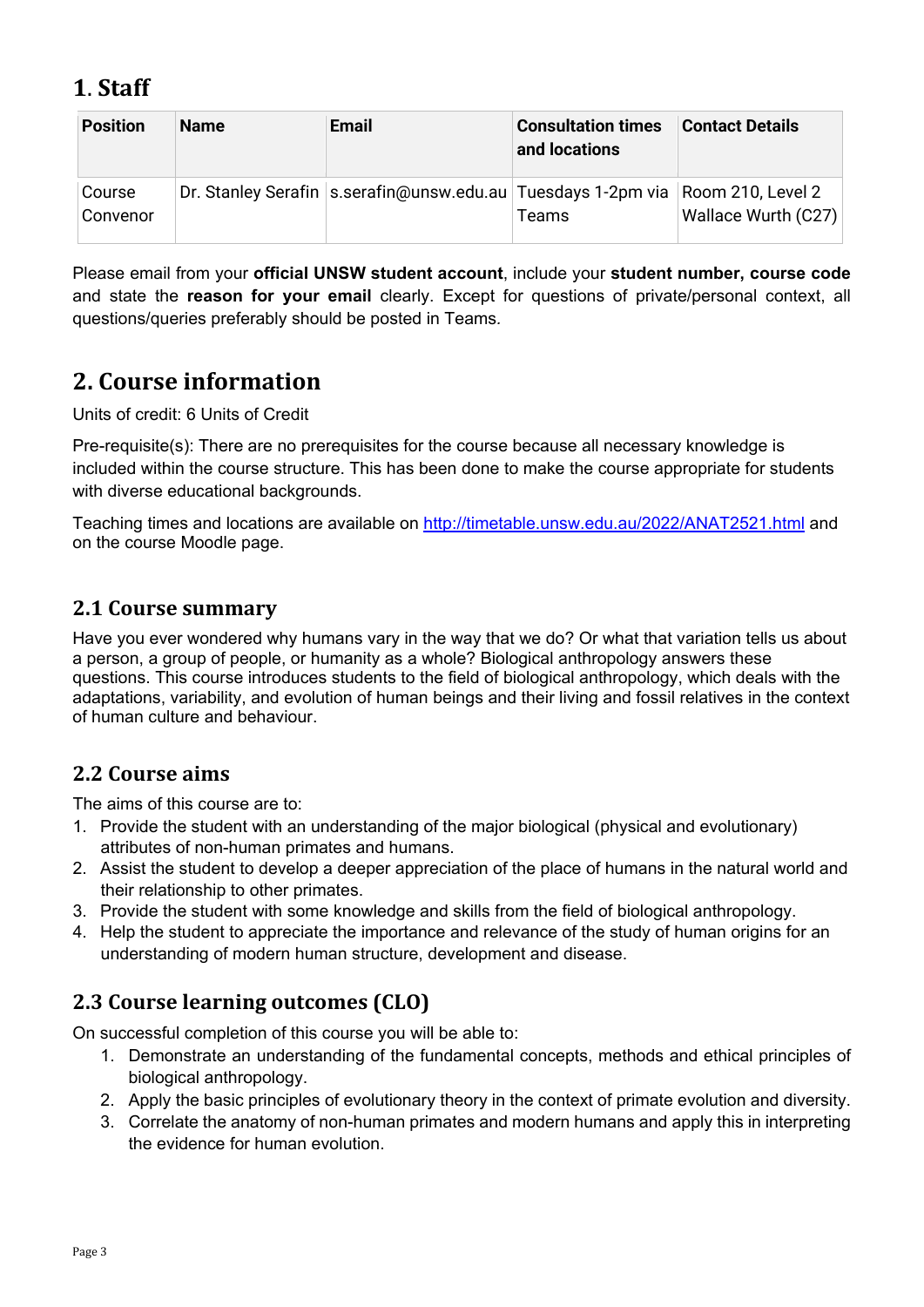- 4. Apply the biosocial approach to interpret human biological diversity, its effect on human diet and disease and relate this to modern human societies.
- 5. Apply knowledge of human anatomy and diversity to forensic and bioarchaeological contexts.

# <span id="page-3-0"></span>**2.4 Relationship between course and program learning outcomes and assessments**

| <b>Course Learning</b><br><b>Outcome (CLO)</b> | <b>LO Statement</b>                                                                                                                                            | <b>Related Tasks &amp;</b><br><b>Assessment</b>                                                                                           |
|------------------------------------------------|----------------------------------------------------------------------------------------------------------------------------------------------------------------|-------------------------------------------------------------------------------------------------------------------------------------------|
| CLO <sub>1</sub>                               | Demonstrate an understanding of the<br>fundamental concepts, methods and ethical<br>principles of biological anthropology.                                     | Laboratory Project<br>$\bullet$<br>Assignment<br>Spot Tests (1 and 2)<br>$\bullet$<br><b>Final Theory Examination</b>                     |
| CLO <sub>2</sub>                               | Apply the basic principles of evolutionary<br>theory in the context of primate evolution and<br>diversity.                                                     | <b>Laboratory Project</b><br>$\bullet$<br>Assignment<br>Spot Tests (1 and 2)<br>$\bullet$<br><b>Final Theory Examination</b><br>$\bullet$ |
| CLO <sub>3</sub>                               | Correlate the anatomy of non-human primates<br>and modern humans and apply this in<br>interpreting the evidence for human evolution.                           | <b>Laboratory Project</b><br>$\bullet$<br>Assignment<br>Spot Tests (1 and 2)<br>$\bullet$<br><b>Final Theory Examination</b><br>$\bullet$ |
| CLO <sub>4</sub>                               | Apply the biosocial approach to interpret<br>human biological diversity, its effect on human<br>diet and disease and relate this to modern<br>human societies. | <b>Laboratory Project</b><br>$\bullet$<br>Assignment<br>Spot Tests (1 and 2)<br>$\bullet$<br><b>Final Theory Examination</b><br>$\bullet$ |
| CLO <sub>5</sub>                               | Apply knowledge of human anatomy and<br>diversity to forensic and bioarchaeological<br>contexts.                                                               | Laboratory Project<br>$\bullet$<br>Assignment<br>Spot Tests (1 and 2)<br>٠<br><b>Final Theory Examination</b>                             |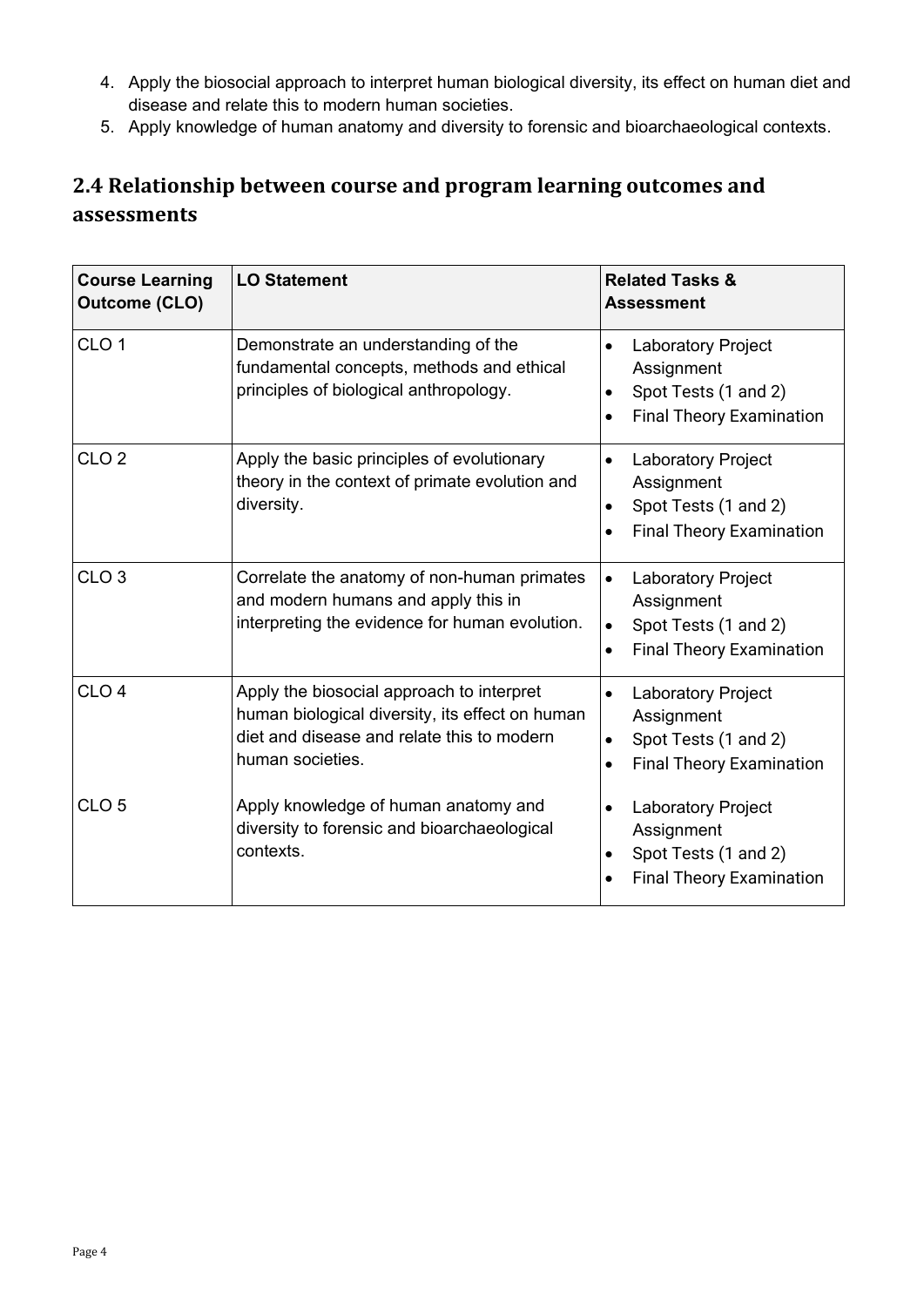# <span id="page-4-0"></span>**3. Strategies and approaches to learning**

### <span id="page-4-1"></span>**3.1 Learning and teaching activities**

#### **Lectures**

Watching the lecture is critical to prepare for the weekly lab. The lectures aim to present essential concepts and theoretical details on specific topics throughout the course.

#### **Laboratory practical classes**

The purpose of weekly laboratory practicals is to give students first-hand experience of the content covered. During these two-hour weekly sessions, students will identify anatomical structures and artifacts, practice anatomical and anthropological terminology, and discuss concepts related to each week's topic. The anatomy laboratory is the best resource to learn human evolutionary anatomy and is a wonderful place of privilege, discovery and discussion. The laboratory practicals are small group sessions that allow students to explore fossil casts, stone tool replicas and real human skeletal remains. Although the instructor is present to guide you through the activities in these sessions, these sessions are meant to be led by students. Working in small teams, you will be consolidating content and problem-solving. It is also a good opportunity to discuss with peers and teaching staff difficult topics and receive informal feedback.

#### **Independent study**

There is insufficient time in the lectures and practicals for you to develop a deep understanding of the concepts covered in this course. In order for you to achieve the learning outcomes that will be assessed, you will need to revise the material presented in the course regularly. Relevant additional resources, such as textbook chapters, videos and research articles, will be cited and/or provided in Moodle and will be discussed in class. In addition, formative self-assessment tasks will be provided to encourage understanding and deep learning.

### <span id="page-4-2"></span>**3.2 Expectations of students**

You are reminded that UNSW recommends that a 6 units-of-credit course should involve about 150 hours of study and learning activities. The formal learning activities total approximately 70 hours throughout the term and students are expected (and strongly recommended) to do at least the same number of hours of additional study.

Attendance is important and highly encouraged for satisfactory completion of the course and achieving the learning outcomes. It is expected that a student attends at least 80% of all practical and laboratory classes. Attendance of the laboratory classes and tutorials will be recorded at the start of each class. If absent from a laboratory/tutorial component, students are encourage to notify the course convenorsas soon as possible. When missing an **assessment item**, students are required to submit an **online application via myUNSW for special considerationand** provide evidence of thecause of absence such as medical certificates or other documentation.

The course utilises social learning platforms such as Microsoft Teams. It is expected that you will engage with these platforms in a respectful and professional manner and use your cameras in online practical settings. If you have any concerns about this, please contact the convenor as soon as possible.

Team-based assessments will involve working in small groups inside and outside of class, which will be facilitated via in-person and online activities, including social networks and discussion forums. In order to pass the course, every item of assessment must be attempted.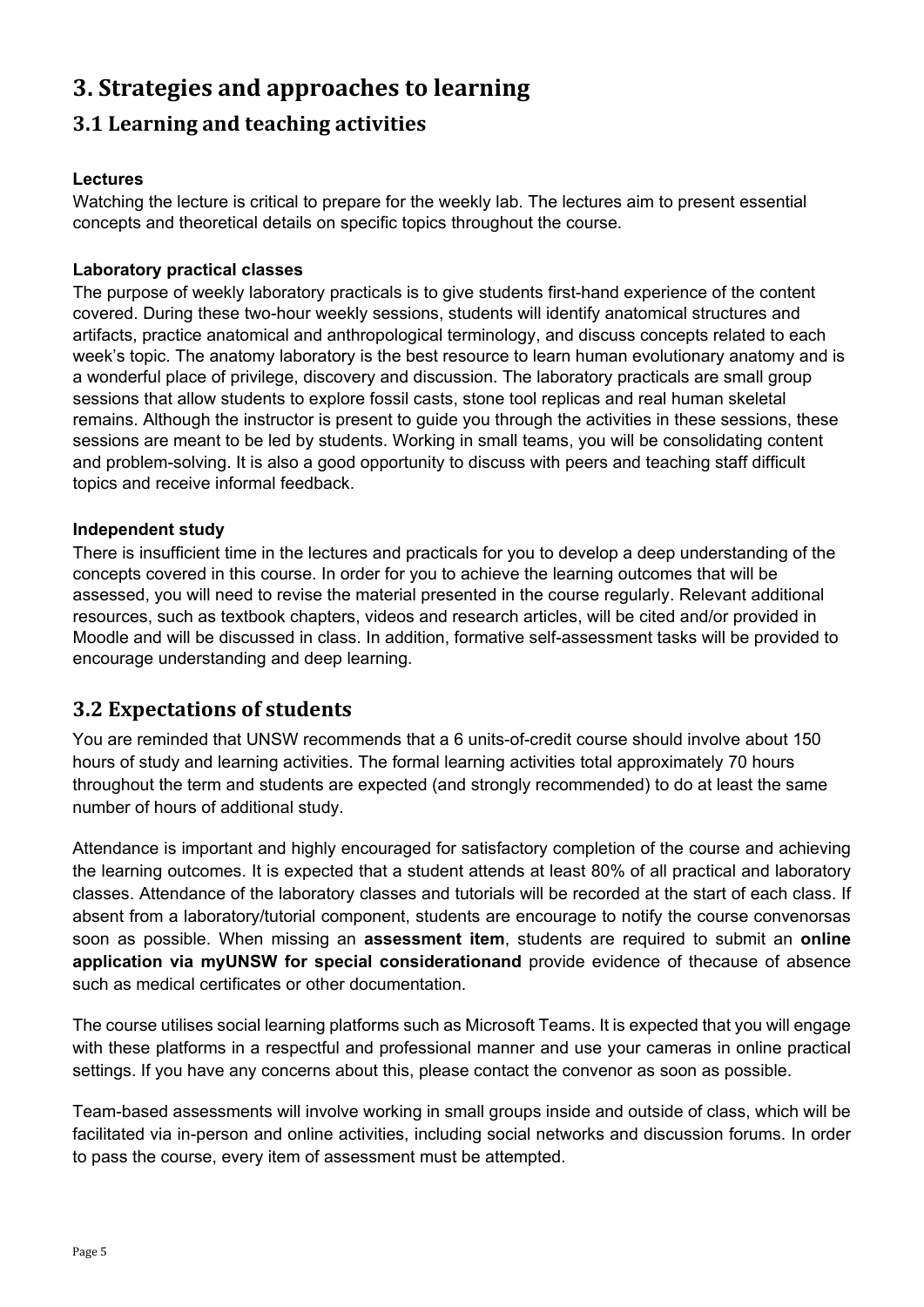# <span id="page-5-0"></span>**4. Course schedule and structure**

The workflow of a typical week includes the following activities:.

- **1. Reading –** students are to do the assigned reading for each week listed in the course outline as well as on Moodle.
- **2. Lectures –** pre-recorded and available to watch any time online via Moodle.
- **3. Drop-in sessions –** Tuesdays 1-2pm live online via Teams. An optional Q&A drop-in session during which students can ask the course convener questions.
- **4. Laboratory practicals –** in-person labs Thursdays 2:00 PM 4:00 PM in Biological Sciences North D26, Level 1, Anat Lab 07. Students will work through the lab manual in small groups.
- **5. Online self-directed learning activities –** available via Moodle and include additional videos and activities.
- **6. Discussion forum**  At any time during the week students should post and/or answer questions in course Discussion forum on Moodle.

The full schedule is included below. **Any changes to the timetable will be communicated via the course Moodle and Teams.** 

Please note that the course integrates the use of Moodle and MS Teams. **It is suggested that you download the MS Teams app available via UNSW IT before the course commences**.

While it is expected that the seminars will be recorded please note that this cannot be guaranteed. **It is strongly recommended that students attend all seminars as they form the basis for the practical content for the week, and the continuous assessment.**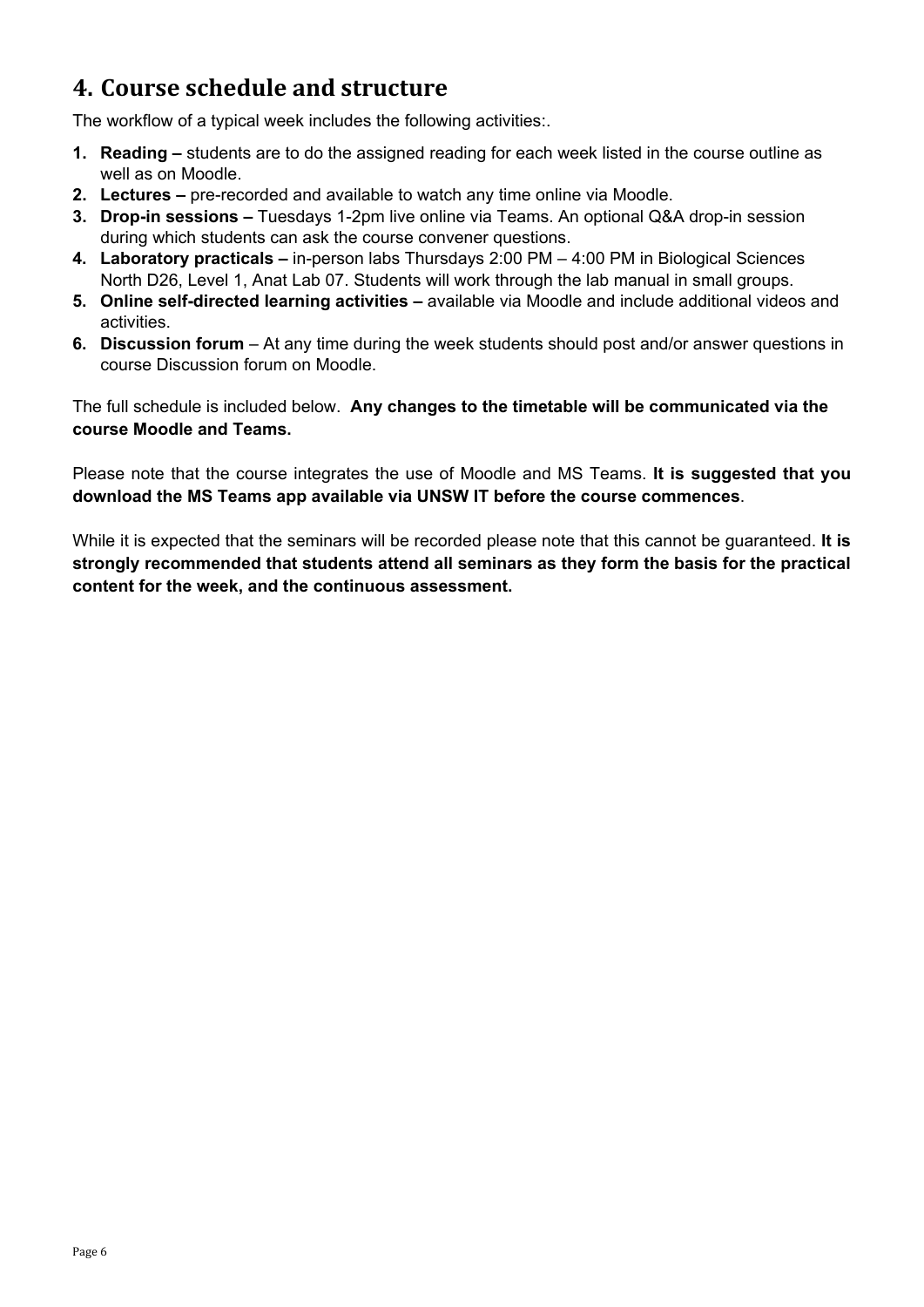|                | <b>ACTIVITY</b>                   | <b>READING</b><br><b>LECTURE</b>                        |                                                  | <b>DROP-IN</b><br><b>SESSION</b> | <b>LAB</b>                                                                                  |
|----------------|-----------------------------------|---------------------------------------------------------|--------------------------------------------------|----------------------------------|---------------------------------------------------------------------------------------------|
|                | <b>DAY &amp; TIME</b>             | <b>Self-paced</b>                                       | <b>Self-paced</b>                                | <b>Tuesday</b><br>$1-2pm$        | Thursday 2-4pm                                                                              |
| <b>Week</b>    | <b>MODE OF</b><br><b>DELIVERY</b> |                                                         | <b>MOODLE</b>                                    | <b>TEAMS</b>                     | <b>IN PERSON</b><br><b>Biological Sciences</b><br>North D26, Level 1,<br><b>Anat Lab 07</b> |
| $\bf{0}$       | 23/05-29/05                       |                                                         | Compulsory Week 0 activities on Moodle           |                                  |                                                                                             |
| 1              | 30/05-05/06                       | Textbook: Ch 1<br>Lab Manual: Week 1                    | Introduction to Biological<br>Anthropology       |                                  | Osteology                                                                                   |
| $\overline{2}$ | 06/06-12/06                       | Textbook Ch 2-5<br>Lab Manual: Week 2                   | <b>Evolutionary Theory</b>                       |                                  | Aging & Sexing                                                                              |
| $\overline{3}$ | 13/06-19/06                       | Textbook Ch 14-15<br>Lab Manual: Week 3                 | <b>Modern Human Variation</b>                    |                                  | Osteometry                                                                                  |
| 4              | 20/06-26/06                       | Textbook Ch 6-7<br>Lab Manual: Week 4                   | <b>Living Primates</b>                           |                                  | <b>Primate Comparative</b><br>Anatomy                                                       |
| $5\phantom{1}$ | 27/06-03/07                       | <b>Textbook Ch 8</b><br>Lab Manual: Weeks 1-4           | <b>Fossil Primates</b>                           |                                  | <b>Spot Test 1</b>                                                                          |
| $6\phantom{1}$ | 04/07-10/07                       | <b>FLEXIWEEK</b>                                        |                                                  |                                  |                                                                                             |
| $\overline{7}$ | 11/07-17/07                       | <b>Textbook Ch 9-10</b><br>Lab Manual: Week 7           | <b>Early Hominins</b>                            |                                  | <b>Early Hominins</b>                                                                       |
| 8              | 18/07-24/07                       | <b>Textbook Ch 11</b><br>Lab Manual: Week 8             | The Genus Homo                                   |                                  | The Genus Homo                                                                              |
| 9              | 25/07-31/07                       | Textbook Ch 12-13<br>Lab Manual: Week 9                 | Emergence of<br><b>Modern Humans</b>             |                                  | <b>Oral Presentations</b>                                                                   |
| 10             | 01/08-05/08                       | <b>Readings on Moodle</b><br>Lab Manual: Week 10        | Bioarchaeology &<br><b>Forensic Anthropology</b> |                                  | Bioarchaeology &<br>Forensic Anthropology                                                   |
|                | 06/08-11/08                       | <b>STUDY PERIOD</b>                                     |                                                  |                                  |                                                                                             |
|                | 12/08-25/08                       | <b>EXAM PERIOD: Spot Test 2 &amp; Final Theory Exam</b> |                                                  |                                  |                                                                                             |

Exam Period: 12 August – 25 August Supplementary Exam Period: 5 September – 9 September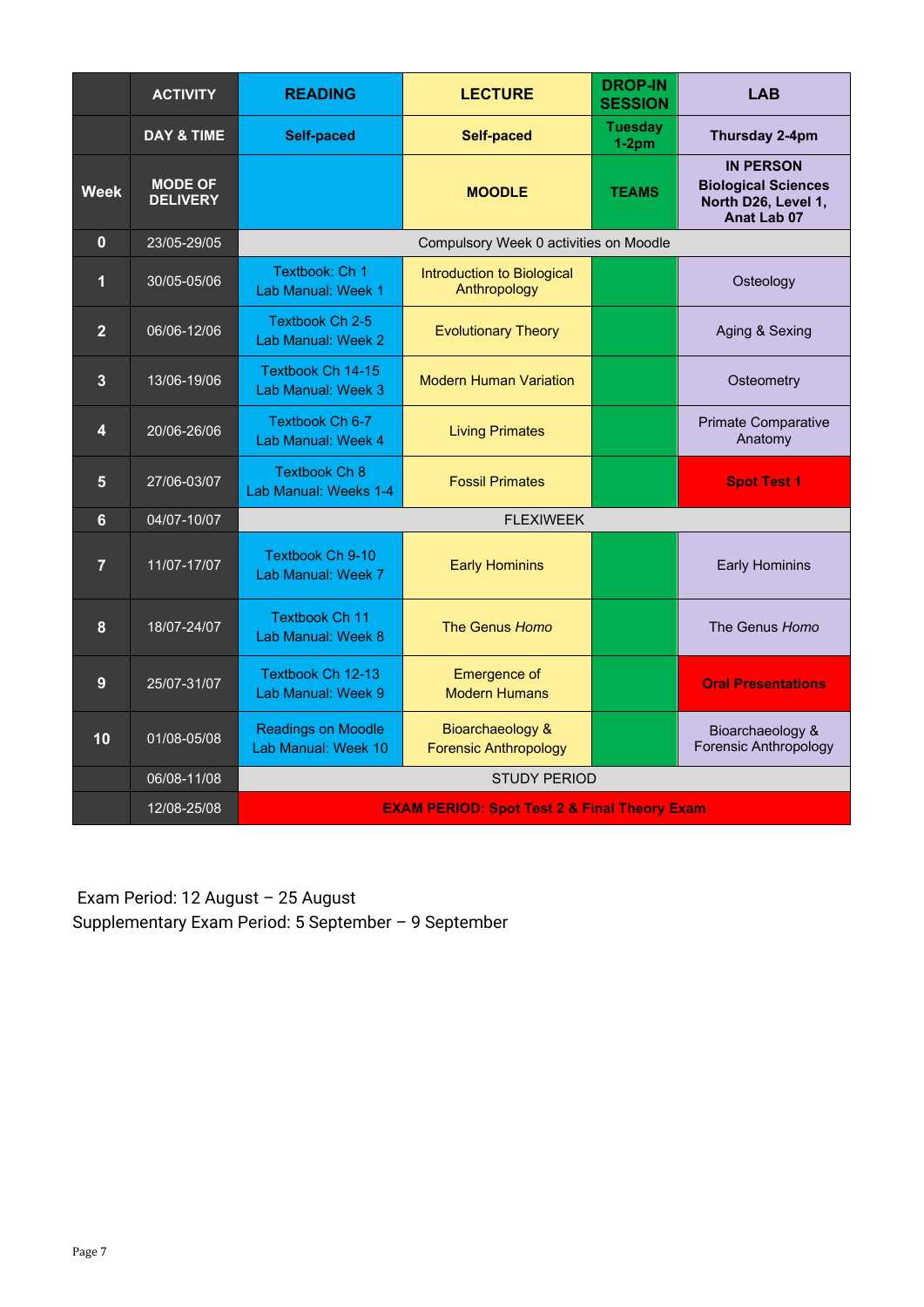# <span id="page-7-0"></span>**5. Assessment**

### <span id="page-7-1"></span>**5.1 Assessment tasks**

| 1. Laboratory Project Assignment | <b>20%</b> |
|----------------------------------|------------|
| 2. Spot Tests (1 and 2)          | 40%        |
| 3. Final Theory Examination      | 40%        |

#### **Laboratory Project Assignment**

Students will conduct the Laboratory Project Assignment in small teams. This assessment has two parts: 1) a written report worth 10% due in Week 4; and 2) an oral presentation worth 10% presented to the class in Week 9.

#### **Spot Tests (1 and 2)**

Spot Tests 1 and 2 are each worth 20%. The spot tests assess knowledge learned and skills obtained during lectures and practicals. Spot Test 1 covers the content of the first half of the term while Spot Test 2 focuses on the second half of the term. The format and location of the Spot Tests will be posted on Moodle.

#### **Final Theory Examination**

A single 2-hour written exam worth 40% will held during the formal examination period. It assesses student knowledge of course content and deeper understanding (such as the ability to make connections between ideas or to assess capacity for problem-solving). The written exam comprises multiple choice questions and short answer questions and will test knowledge obtained from lectures and practicals. Final exam period for Term 2 2022 is 12-25 August. Supplementary exam period for Term 2 2022 is 5-9 September.

#### **Further information**

UNSW grading system:<https://student.unsw.edu.au/grades> UNSW assessment policy:<https://student.unsw.edu.au/assessment>

### <span id="page-7-2"></span>**5.2 Submission of assessment tasks**

#### **Late Submission**

Late submissions will be penalized at 5% per day capped at five days (120 hours). Students will not be permitted to submit their assessments after this date.

#### **Special Consideration**

If you experience a short-term event beyond your control (exceptional circumstances) that impacts your performance in a particular assessment task, you can apply for Special Considerations.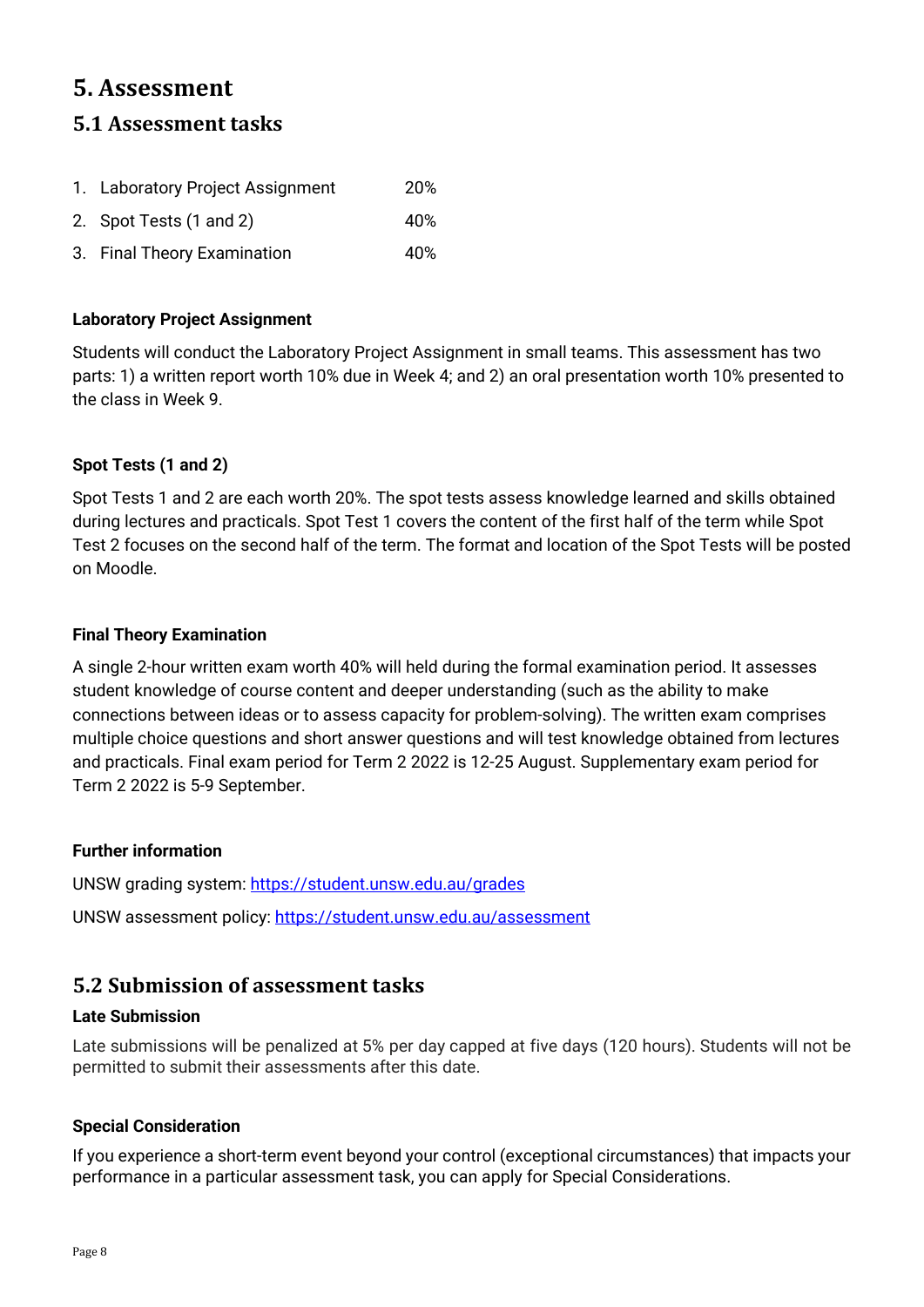You must apply for Special Consideration **before** the start of your exam or due date for your assessment, except where your circumstances of illness or misadventure stop you from doing so.

If your circumstances stop you from applying before your exam or assessment due date, you must **apply within 3 working days** of the assessment, or the period covered by your supporting documentation.

More information can be found on the [Special Consideration website.](https://www.student.unsw.edu.au/special-consideration)

# <span id="page-8-0"></span>**6. Academic integrity, referencing and plagiarism**

**Referencing** is a way of acknowledging the sources of information that you use to research your assignments. You need to provide a reference whenever you draw on someone else's words, ideas or research. Not referencing other people's work can constitute plagiarism.

Further information about referencing styles can be located at

<https://student.unsw.edu.au/referencing>

*Academic integrity* is fundamental to success at university. Academic integrity can be defined as a commitment to six fundamental values in academic pursuits: honesty, trust, fairness, respect, responsibility, and courage.[1](#page-8-1) At UNSW, this means that your work must be your own, and others' ideas should be appropriately acknowledged. If you don't follow these rules, plagiarism may be detected in your work.

Further information about academic integrity and plagiarism can be located at:

- The Current Students site *<https://student.unsw.edu.au/plagiarism>***,** and
- The ELISE training site *<http://subjectguides.library.unsw.edu.au/elise/presenting>*

The Conduct and Integrity Unit provides further resources to assist you to understand your conduct obligations as a student: *<https://student.unsw.edu.au/conduct>*.

<span id="page-8-1"></span><sup>1</sup> International Center for Academic Integrity, 'The Fundamental Values of Academic Integrity', T. Fishman (ed), Clemson University, 2013.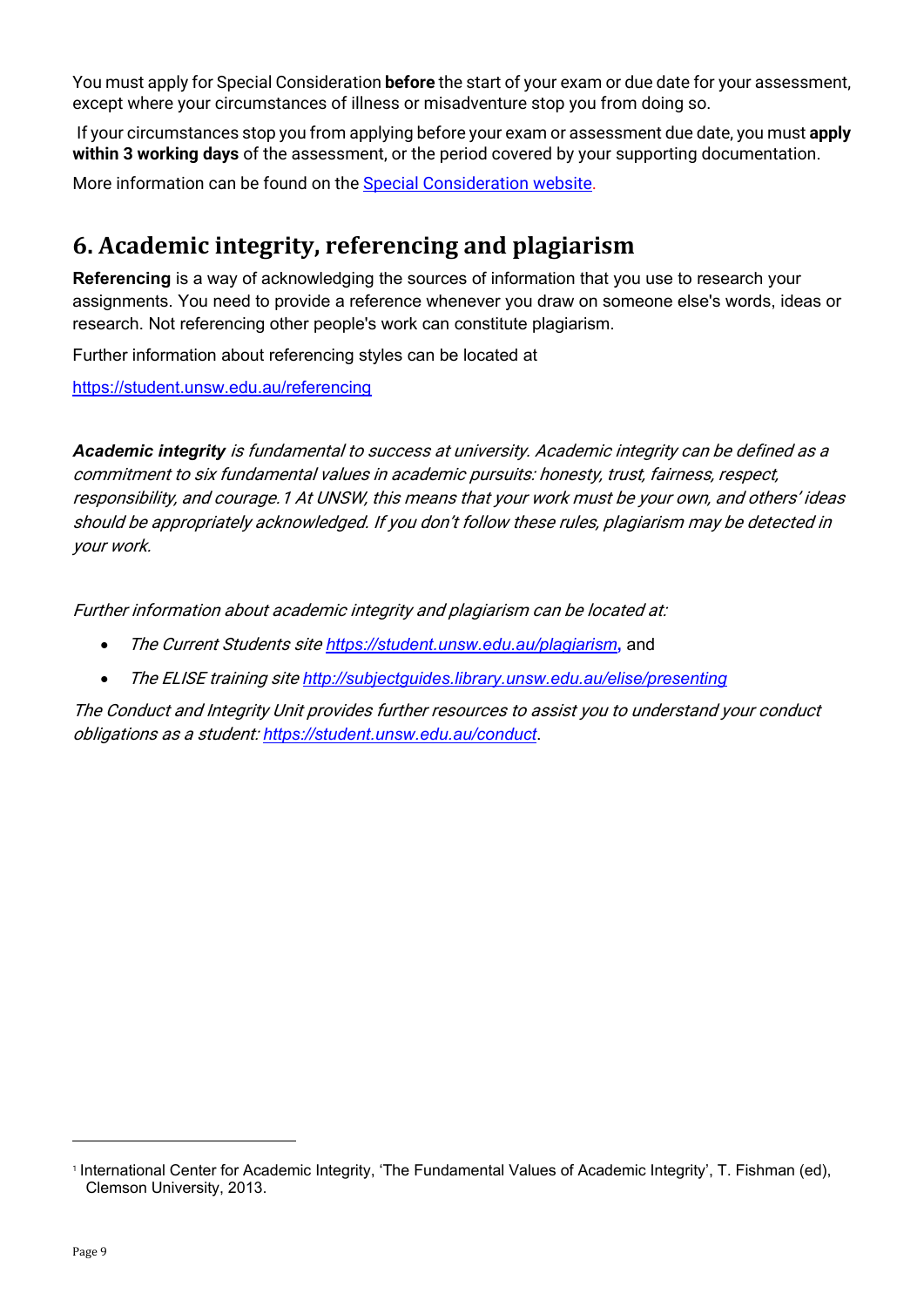**The School of Medical Sciences will not tolerate plagiarism in submitted written work.** The University regards this as academic misconduct and imposes severe penalties. Evidence of plagiarism in submitted assignments, etc. will be thoroughly investigated and may be penalised by the award of a score of zero for the assessable work. Flagrant plagiarism will be directly referred to the Division of the Registrar for disciplinary action under UNSW rules.

Plagiarism at UNSW is defined as using the words or ideas of others and passing them off as your own. Examples include:

| <b>Copying</b>            | Using the same or remarkably similar words to the original text or idea without<br>acknowledging the source or using quotation marks. This includes copying materials,<br>ideas or concepts from a book, article, report or other written document, presentation,<br>composition, artwork, design, drawing, circuitry, computer program or software, website,<br>internet, other electronic resource, or another person's assignment, without appropriate<br>acknowledgement.                                    |
|---------------------------|------------------------------------------------------------------------------------------------------------------------------------------------------------------------------------------------------------------------------------------------------------------------------------------------------------------------------------------------------------------------------------------------------------------------------------------------------------------------------------------------------------------|
| Inappropriate             | Changing a few words and phrases while mostly retaining the original structure and/or<br>progression of ideas of the original, and information without acknowledgement.                                                                                                                                                                                                                                                                                                                                          |
| paraphrasing              | This also applies in presentations where someone paraphrases another's ideas or words<br>without credit and to piecing together quotes and paraphrases into a new whole, without<br>appropriate referencing.                                                                                                                                                                                                                                                                                                     |
|                           | Presenting work as independent work when it has been produced in whole or part in<br>collusion with other people. Collusion includes                                                                                                                                                                                                                                                                                                                                                                             |
| <b>Collusion</b>          | students providing their work to another student before the due date, or for the<br>Ξ<br>purpose of them plagiarising at any time<br>paying another person to perform an academic task and passing it off as your own<br>$\blacksquare$<br>stealing or acquiring another person's academic work and copying it<br>$\blacksquare$<br>offering to complete another person's work or seeking payment for completing<br>$\blacksquare$<br>academic work.<br>This should not be confused with academic collaboration. |
| Inappropriate<br>citation | Citing sources which have not been read, without acknowledging the 'secondary' source<br>from which knowledge of them has been obtained.                                                                                                                                                                                                                                                                                                                                                                         |
| Self-plagiarism           | 'Self-plagiarism' occurs where an author republishes their own previously written work<br>and presents it as new findings without referencing the earlier work, either in its entirety<br>or partially.                                                                                                                                                                                                                                                                                                          |
|                           | Self-plagiarism is also referred to as 'recycling', 'duplication', or 'multiple submissions of<br>research findings' without disclosure. In the student context, self-plagiarism includes re-<br>using parts of, or all of, a body of work that has already been submitted for assessment<br>without proper citation.                                                                                                                                                                                            |

Students are reminded of their Rights and Responsibilities in respect of plagiarism, as set out in the University Undergraduate and Postgraduate Handbooks and are encouraged to seek advice from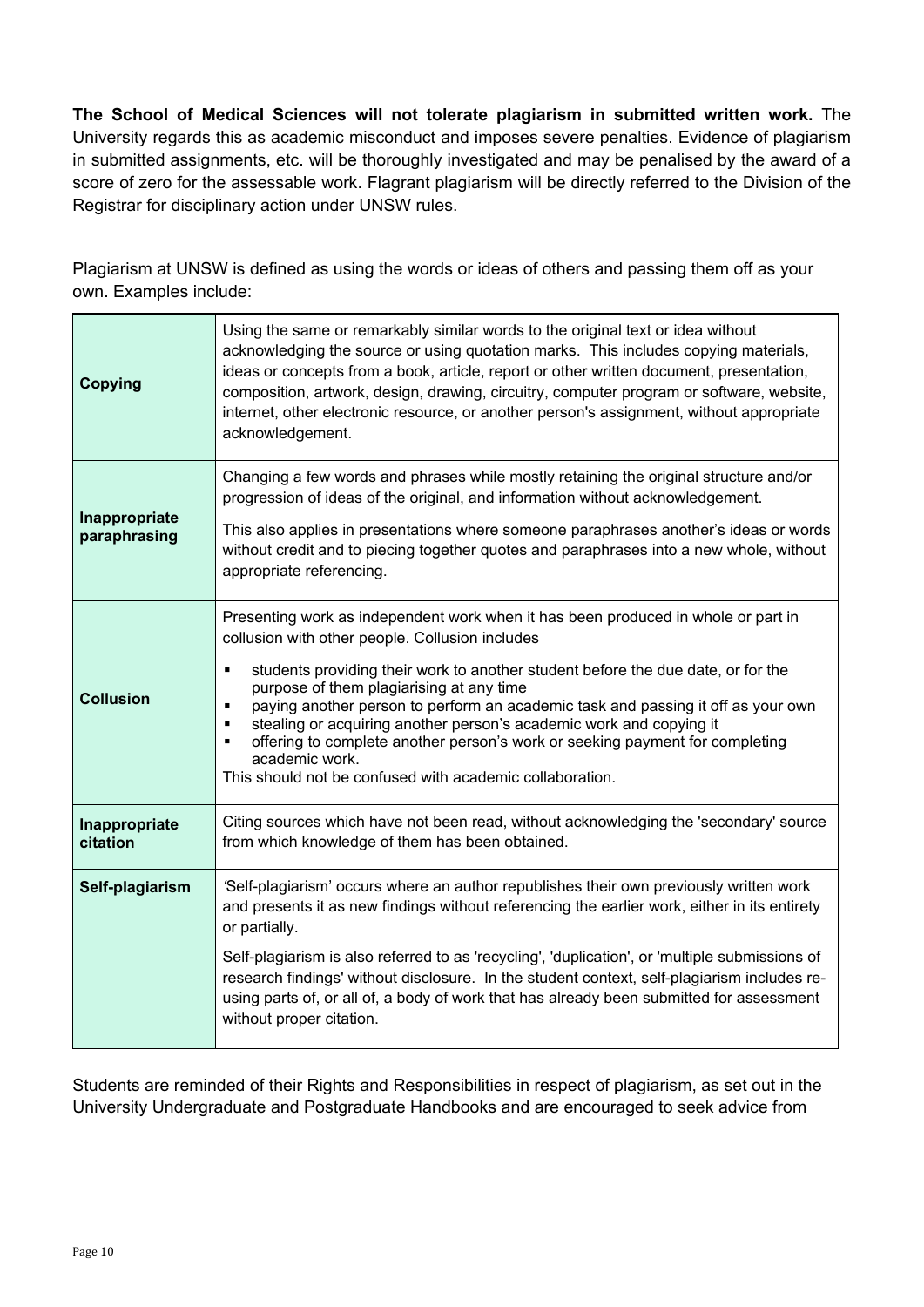# <span id="page-10-0"></span>**7. Readings and resources**

| <b>Textbook</b>             | Jurmain, Robert, Kilgore, Lynn, Trevathan, Wenda, Ciochon, Russell L.,<br>Bartelink, Eric. Introduction to Physical Anthropology, 15th Edition, Cengage<br>available from UNSW bookshop & library.                               |  |  |
|-----------------------------|----------------------------------------------------------------------------------------------------------------------------------------------------------------------------------------------------------------------------------|--|--|
| <b>Software</b>             | Acland's Video Atlas of Human Anatomy (aclandanatomy.com) by Wolters<br>Kluwer, Lippincott Williams & Wilkins) free access is available via UNSW<br>Library                                                                      |  |  |
|                             | France, Diane L. Lab Manual and Workbook for Physical Anthropology, 8th<br>Edition, Cengage.                                                                                                                                     |  |  |
| RecommendedResources .      | White, Tim D., Folkens, Pieter A. 2005. The Human Bone Manual, Elsevier Inc.<br>Stanford, Craig, Allen, John S., Antón, Susan C. Exploring Biological<br>Anthropology: The Essentials, Pearson.                                  |  |  |
|                             | Library can be used for on-campus studies<br>$\bullet$                                                                                                                                                                           |  |  |
|                             | Anatomy museum (ground floor of Wallace Wurth East; swipe card entry)<br>provides specimens, Anatomy software and Internet access                                                                                                |  |  |
| <b>Study Spaces</b>         | Wallace Wurth East G06/G07 (swipe card entry) computers with a variety of<br>anatomical software including Virtual Adaptive Anatomy Tutorials                                                                                    |  |  |
|                             | Museum of Human Disease                                                                                                                                                                                                          |  |  |
|                             | medicalsciences.med.unsw.edu.au/students/disciplines/anatomy                                                                                                                                                                     |  |  |
| <b>Moodle</b>               | Information about the course and a number of electronic study resources can be<br>accessed via the UNSW Moodle learning management system. You can also access<br>the system via MYUNSW. Support materials are located at        |  |  |
|                             | student.unsw.edu.au/moodle-support. Lecture notes, access to your grades, course<br>documents and learning activities can be found on Moodle. Communication with the<br>tutors and your groups and teams can also be done there. |  |  |
| Library                     | library.unsw.edu.au<br>The Library has a collection of anatomical models available for studies                                                                                                                                   |  |  |
| Lecture Recordings+         | Lecture Recordings+ provides digital audio-visual recordings of lectures that can be<br>accessed via streaming media over the web or as a podcast. Links are provided via<br>Moodle.                                             |  |  |
| <b>Additional materials</b> | medicalsciences.med.unsw.edu.au/students/undergraduate/learning-resources                                                                                                                                                        |  |  |
| <b>Equipment Required</b>   | Laboratory coat, enclosed shoes, facemask and safety glasses are required to be<br>lworn in the lab. Personal electronic devices.                                                                                                |  |  |

# <span id="page-10-1"></span>**8. Administrative matters**

Student enquiries should be submitted via student portal [https://portal.insight.unsw.edu.au/web](https://portal.insight.unsw.edu.au/web-forms/)[forms/o](https://portal.insight.unsw.edu.au/web-forms/)r via the course email address [headandneckanatomy@unsw.edu.au](mailto:headandneckanatomy@unsw.edu.au)

### <span id="page-10-2"></span>**8.1 General Information**

The Department of Anatomy is part of the School of Medical Sciences and is within the Faculty of Medicine & Health. **Professor Nalini Pather** is the Head of Anatomy and appointments to see her may be made through email [\(N.Pather@unsw.edu.au\)](mailto:N.Pather@unsw.edu.au).

### <span id="page-10-3"></span>**8.2 Communication**

All students are advised that email is the official means by which the School of Medical Sciences at UNSW will communicate with you. All email messages will be sent to your official UNSW email address (e.g. z1234567@unsw.edu.au) and, if you do not wish to use the University email system, you MUST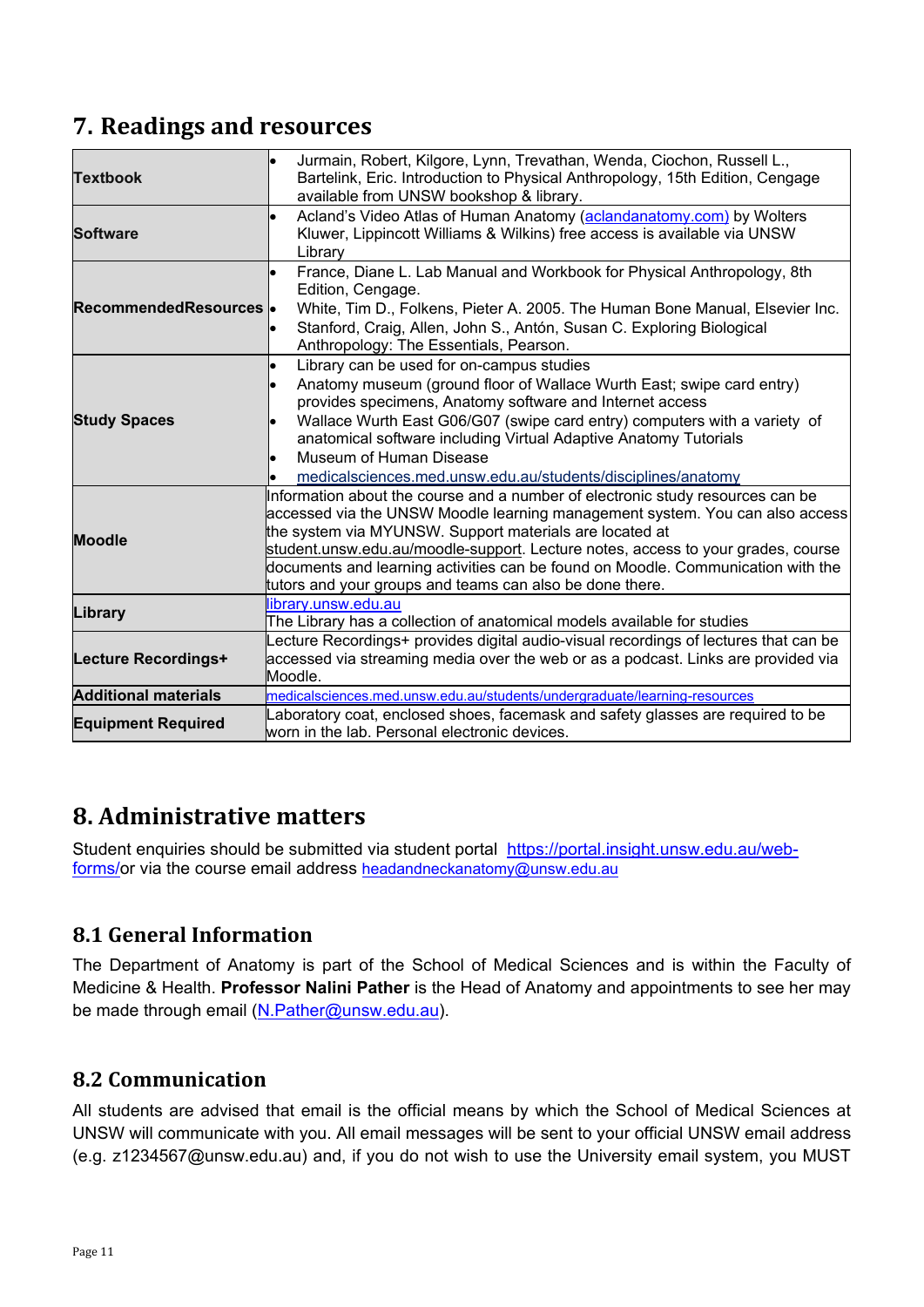arrange for your official mail to be forwarded to your chosen address. Email correspondence with the University should be from your UNSW email address to reduce identity confusion.

The University recommends that you check your mail at least every other day. Facilities for checking email are available in the School of Medical Sciences and in the University library. Further information and assistance are available from the [IT Service Centre](https://www.it.unsw.edu.au/students/index.html) (02) 9385 1333.

All current timetables, notices, and information relevant to you will be available on Moodle. It is your responsibility to check Moodle regularly.

### <span id="page-11-0"></span>**8.3 Grievance Resolution Officer**

In case you have any problems or grievance about the course, you should try to resolve it with the Course Convenors. If the grievance cannot be resolved in this way, you should contact the School of Medical Sciences Grievance Officer, Prof Nick Di Girolamo [\(n.digirolamo@unsw.edu.au\)](mailto:n.digirolamo@unsw.edu.au).

### <span id="page-11-1"></span>**8.4 Student Representatives**

Two student representatives from each cohort represent the students in this course on the Department Student-Staff Liaison Committee. These representatives are expected to liaise with course conveners and student cohort, and to meet department committees as required; usually 2 times per term. During these meetings representatives will have the opportunity to report on any feedback relating to the course that has been gathered from peers either verbally or via email. Being a student representative gives you the opportunity to provide a voice for your student cohort, demonstrate your leadership, and is a role that can be listed on your CV.

# <span id="page-11-2"></span>**9. Additional support for students**

- The Current Students Gateway:<https://student.unsw.edu.au/>
- Academic Skills and Support:<https://student.unsw.edu.au/academic-skills>
- *Student Wellbeing and Health* <https://www.student.unsw.edu.au/wellbeing>
- UNSW IT Service Centre:<https://www.myit.unsw.edu.au/services/students>
- *UNSW Student Life Hub:* <https://student.unsw.edu.au/hub#main-content>
- *Student Support and Development:* <https://student.unsw.edu.au/support>
- *IT, eLearning and Apps:* <https://student.unsw.edu.au/elearning>
- *Student Support and Success Advisors:* <https://student.unsw.edu.au/advisors>
- *Equitable Learning Services (Formerly Disability Support Unit):* <https://student.unsw.edu.au/els>
- *Transitioning to Online Learning* <https://www.covid19studyonline.unsw.edu.au/>
- *Guide to Online Study* <https://student.unsw.edu.au/online-study>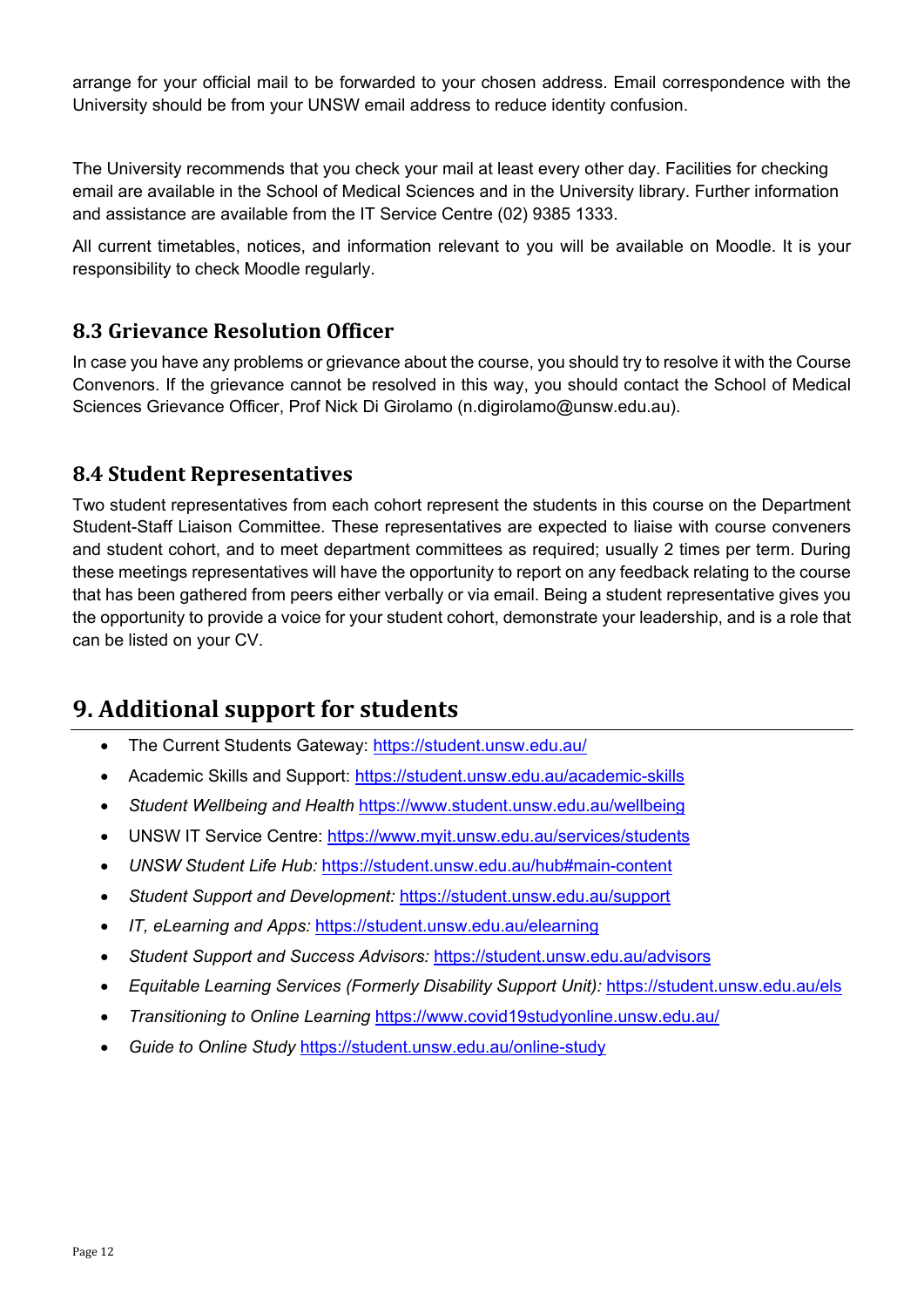# <span id="page-12-0"></span>**10. Ethical behaviour and human remains**

The learning activities in this course is centred around the study of human anatomical specimens that have been preserved and prepared from people who have donated their bodies to UNSW via a Bequeathal Program. Their donation makes it possible for you and your peers to study the human body. This is an extraordinary, generous act of these donors and their families and is a special priviledge. Treating these remains with the utmost care and respect is mandatory, and our responsibility. It is good ethical practice and is mandated by NSW Law. The University operates the Bequeathal Program under the Code of Practice noted below, which all students are required to adhere to.

#### **UNSW Department of Anatomy Code of Practice:**

The University and Department of Anatomy recognises the magnitude of the contribution made by those who donate their bodies for the teaching of anatomy. We are committed to treating the human remains entrusted to our care with the utmost respect and professionalism. In keeping with this commitment, the University requires its employees and students to uphold all legal, public health, and ethical standards and guidelines associated with the handling of human bodies and human tissue samples.

Any activity which undermines its ability to meet UNSW's legislative obligations, or which devalues the contribution made by those who donate their bodies for the purposes of the teaching of anatomy to students will be in breach of this policy and subject to further action.

The Department of Anatomy hosts a thanksgiving service to commemorate those people who donated their bodies to enable our students to study anatomy. Families of donors are invited to attend this special ceremony. Staff and students participate in this event through readings of poetry, music and song, and in the laying of flowers as the name of each donor is read. If you would like to participate in this ceremony, please record your interest by emailing our Bequethal Administrator (bequethal@unsw.edu.au)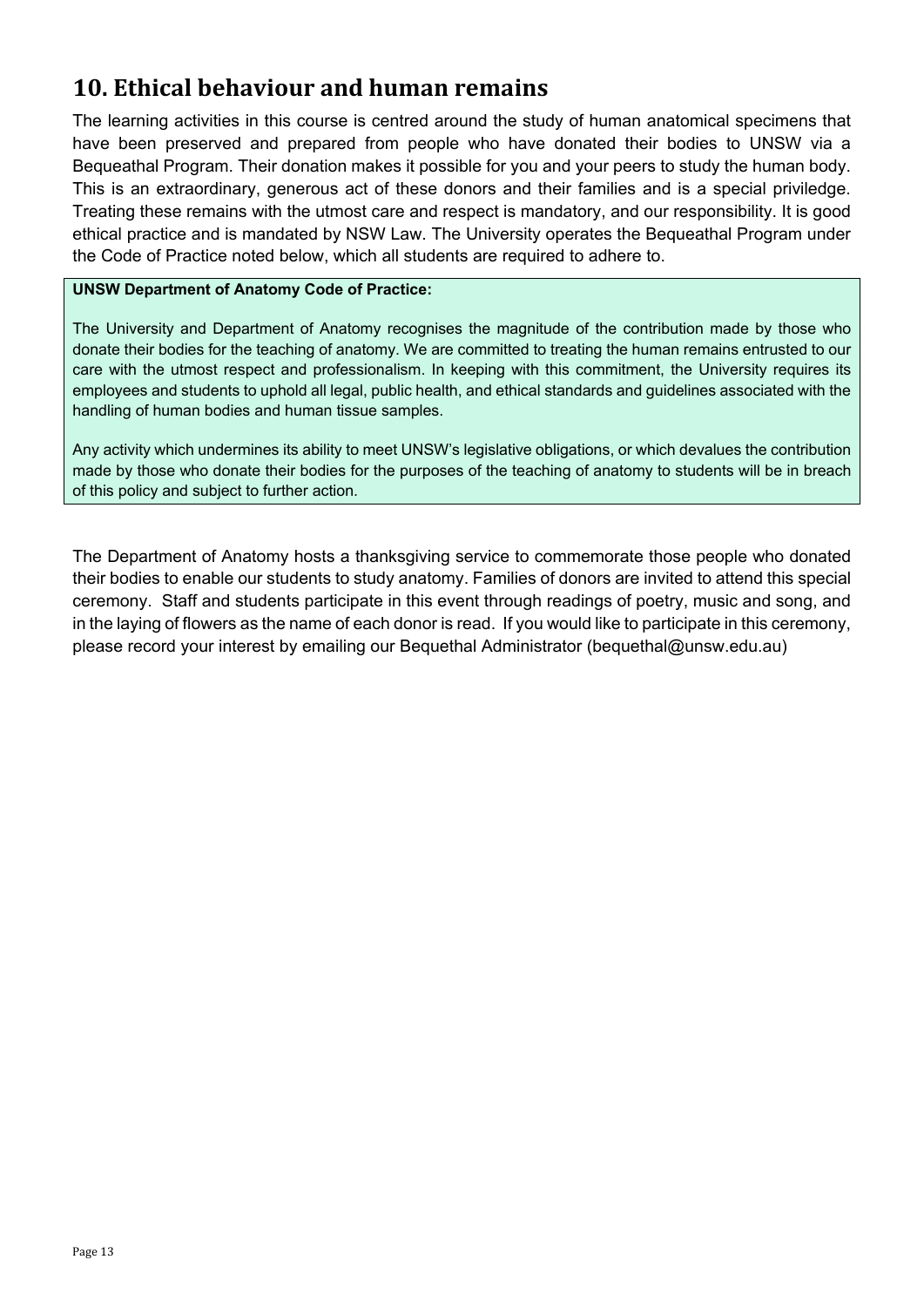# <span id="page-13-0"></span>**11. Student Risk Assessment**



Aid Kit located at the end of the G06 or 08A Laboratory.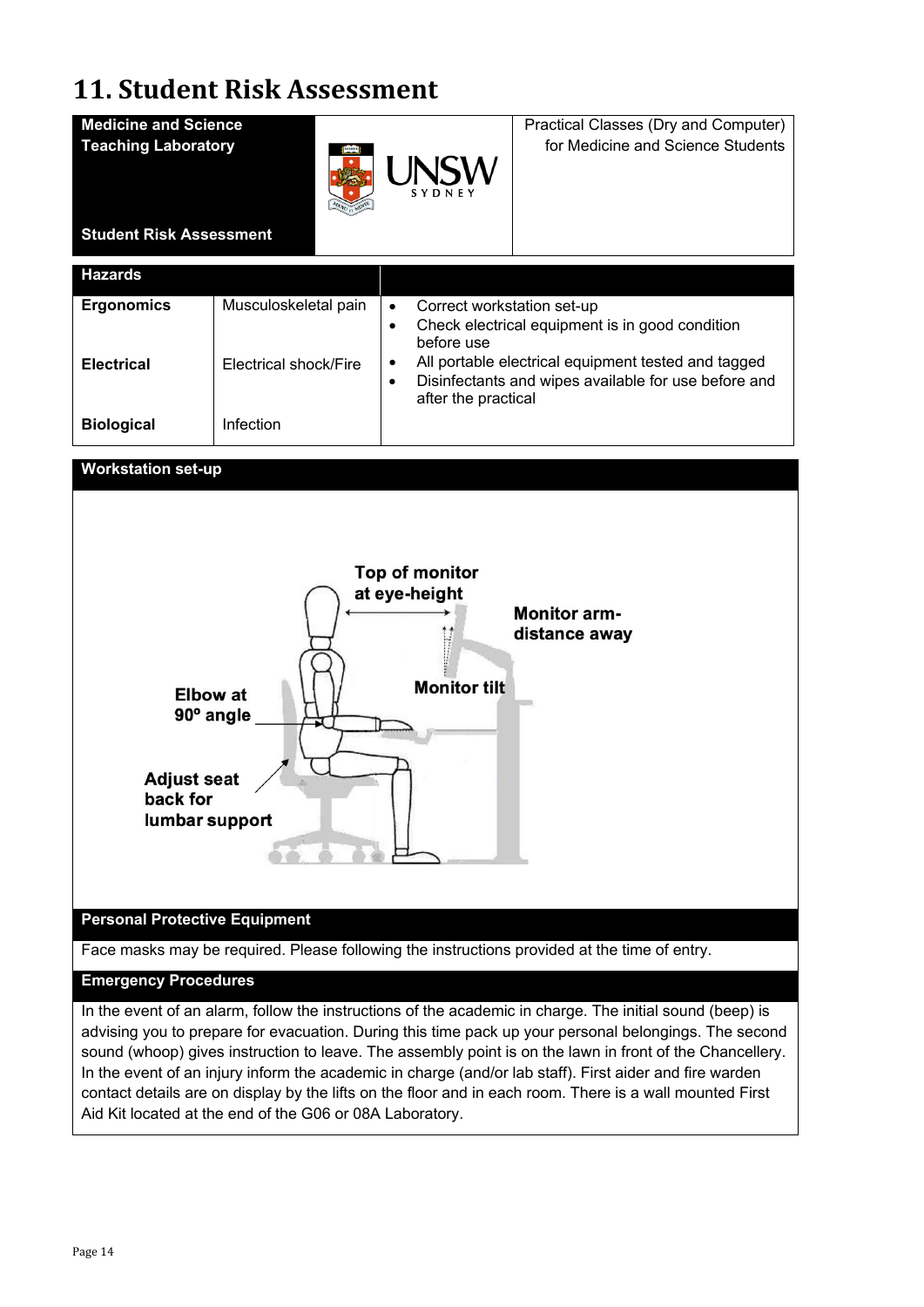#### **Clean up and waste disposal**

No apparatus or chemicals used in these rooms.

| I have read and understand the safety requirements for this practical class, and I will observe these<br>requirements. |  |
|------------------------------------------------------------------------------------------------------------------------|--|
| Date:                                                                                                                  |  |
|                                                                                                                        |  |
|                                                                                                                        |  |

ANAT-SRA-Med&SciStudent relates to RA-MED-06. Date for review: 01/02/2023

| <b>Medicine and Science</b> | SCIENTIA | Anatomy Practical Classes for Medical       |
|-----------------------------|----------|---------------------------------------------|
| Teaching Laboratory         | UNSW     | and Science Students                        |
| Student Risk Assessment     |          | D26 Ian Jacobs Building Level 1 LAB07 & 08A |

| <b>Hazards</b>                                                                          | <b>Risks</b>                                | <b>Controls</b>                                                                                                                                                                                                                                                                                                                                                                                                                                                           |
|-----------------------------------------------------------------------------------------|---------------------------------------------|---------------------------------------------------------------------------------------------------------------------------------------------------------------------------------------------------------------------------------------------------------------------------------------------------------------------------------------------------------------------------------------------------------------------------------------------------------------------------|
| <b>Chemical</b><br>Formaldehyde<br>Methylated spirits<br>2-phenoxyethanol               | Corrosive<br>Flammable<br>Irritant          | Low concentrations of chemicals used<br>$\bullet$<br>Adequate air changes and ventilation are provided<br>$\bullet$<br>Safety Data Sheets for chemicals available<br>$\bullet$                                                                                                                                                                                                                                                                                            |
| <b>Physical</b><br>Cold temperature<br>Heavy and sharp<br>models (e.g.<br>bone/plastic) | Cold<br>Penetrating<br>wound<br>Foot injury | Ensure appropriate immunisation is current<br>٠<br>Always wear a laboratory coat<br>٠<br>Always wear enclosed shoes with full coverage of the dorsum of the foot<br>$\bullet$<br>Wear protective eyewear or glasses<br>$\bullet$                                                                                                                                                                                                                                          |
| <b>Biological</b><br>Fungi<br>Bacteria (tetanus)<br>Hepatitis B and C                   | <b>Infection</b>                            | Wear a face mask (if required)<br>٠<br>Wear disposable gloves when handling wet specimens and do not cross-<br>$\bullet$<br>contaminate models or bones with wet specimens<br>Do handle food or drinks<br>$\bullet$<br>Do not place anything into your mouth<br>$\bullet$<br>Use disinfectant provided for cleaning models and surfaces<br>$\bullet$<br>Use the provided hand sanitisers regularly<br>$\bullet$<br>Wash hands with soap and dry thoroughly before leaving |

#### **Personal Protective Equipment required**



#### **Emergency Procedures**

**Clean up and waste disposal** In the event of an alarm, follow the instructions of the academic in charge. The initial sound (beep) is advising you to prepare for evacuation. During this time pack up your personal belongings. The second sound (whoop) gives instruction to leave. The assembly point is on the lawn in front of the Chancellery. In the event of an injury inform the academic in charge (and/or lab staff). First aider and fire warden contact details are on display by the lifts on the floor and in each room. There is a wall mounted First Aid Kit located at the end of the G06 or 08A Laboratory.

#### Page 15